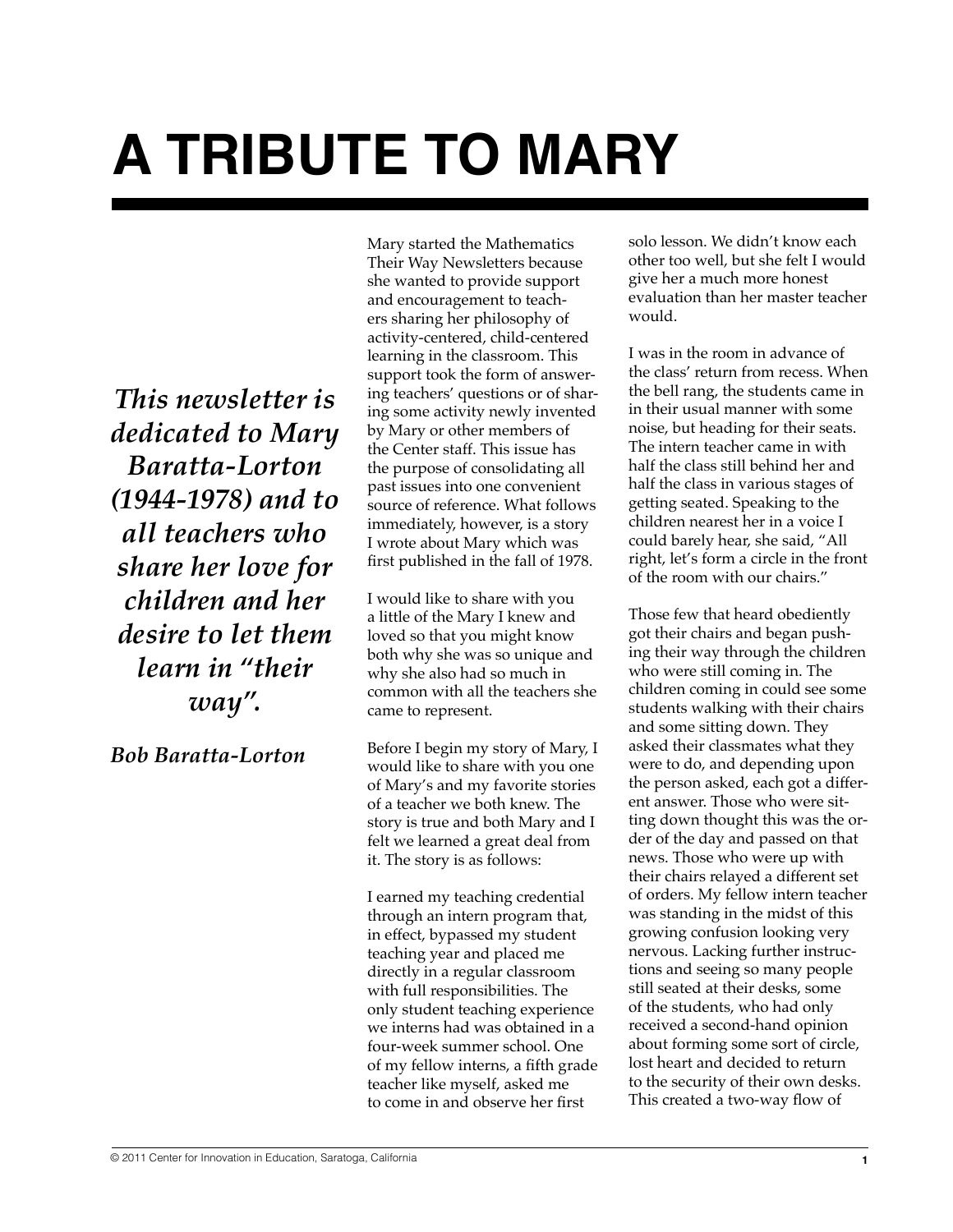chair traffic and the resulting collisions raised the noise level considerably. In a voice gaining volume but losing strength, the fledgling fifth grade teacher said, "Everybody form a circle in the front of the room!" This instruction, which almost all heard, caused the seated students to move their chairs and those who had been returning, to re-route themselves, either by their own volition or by the shouts of people coming the other way, "Teacher says to form a circle!"

There were thirty children in the class so there would be thirty people gathered in the eventual circle. A circle only one row in circumference would have taken up most of the room, and this was the circle the students were attempting to form. This process, however,was complicated by the fact that the teacher (who really only wanted a semi-circle but thought the class knew what she meant) was taking people from one half of the embryonic circumference and sending them to the other half. Well-meaning children, bent upon forming the asked-for circle, kept filling in the spaces as fast as the teacher emptied them. They had nearly finished the forming of this gigantic circle when my intern friend threw up her hands in exasperation bordering on anger, and with a tremor in her voice, told everybody to stand still. She then took each child in turn and placed him or her exactly where she wanted them and admonished each not to move from the spot on fear of extinction.

When the class was finally seated, there were three concentric semicircles, ten students to each curve. One might wonder what thoughts would pass through the mind of a

child who had been trying to form a circle and ends up in a choir row, especially when the teacher had as a final admonition scolded them with, "Can't you even form a circle?" Nevertheless, the class was quiet and attentive and it had only taken about fifteen minutes to get into position.

The intern teacher was going to read a story to the children, which was, by the way, why they had been clustered in the semicircle in the first place. The story could just as well have been read to the students as they sat at their own desks, but then it's always easy to see what might have been.

Unfortunately for the teacher, the only two boys who had been roughhousing at all during the confusion that existed since the class had come in from recess were now seated right next to each other. Their desire to hear the story was not as great as their desire to jab each other. Before page one was finished, the boys began poking one another, mostly in fun, but at an increasing level of hardness that would soon have produced a fight. The teacher stopped her reading and had one of the culprits sit alongside and slightly behind her to stop further attacks. Since the teacher was facing the entire class, so was her prisoner. The temptation for him was too great. As the teacher again started to read, he made faces; first at his original adversary, and when this drew mild laughter from others, at the whole class. This meant, of course, that the audience was laughing in the wrong places in the story, which seemed very rude indeed. The teacher, obviously displeased, asked them if they wanted to hear the story or go

back to their desks. Oh yes! They did want to hear the story! The teacher began again and the class tried to contain itself while the prisoner expanded upon his earlier successes as an attention-getter. His talents were greater than the class' collective ability to resist them and again children laughed at the wrong place in the story. The teacher stood up, banged the book down on the table and said, "If you aren't going to listen, then I won't read to you!" And so the lesson went.

By the time the period was over and the class had been dismissed, this once hopeful intern teacher was leaning dejectedly, head bowed against the wall. Her words to me were, "I'll never make a teacher! I'm going to quit!"

You may have guessed by now that my story of Mary has already begun, for Mary was the fifth grade teacher intern I have been describing.

This teacher leaning dejectedly against the wall wasn't the Mary most people knew. Most people, even many of those who worked closest with her, only knew the super woman who had written Workjobs at 23 (though it wasn't published until she was an ancient 27) and had added the books Workjobs for Parents, Mathematics Their Way and Workjobs II by her 34th birthday. To accompany her Math Their Way book, this same super woman created both materials and the curriculum for a six-day workshop, and managed to train more than thirty other teachers from several different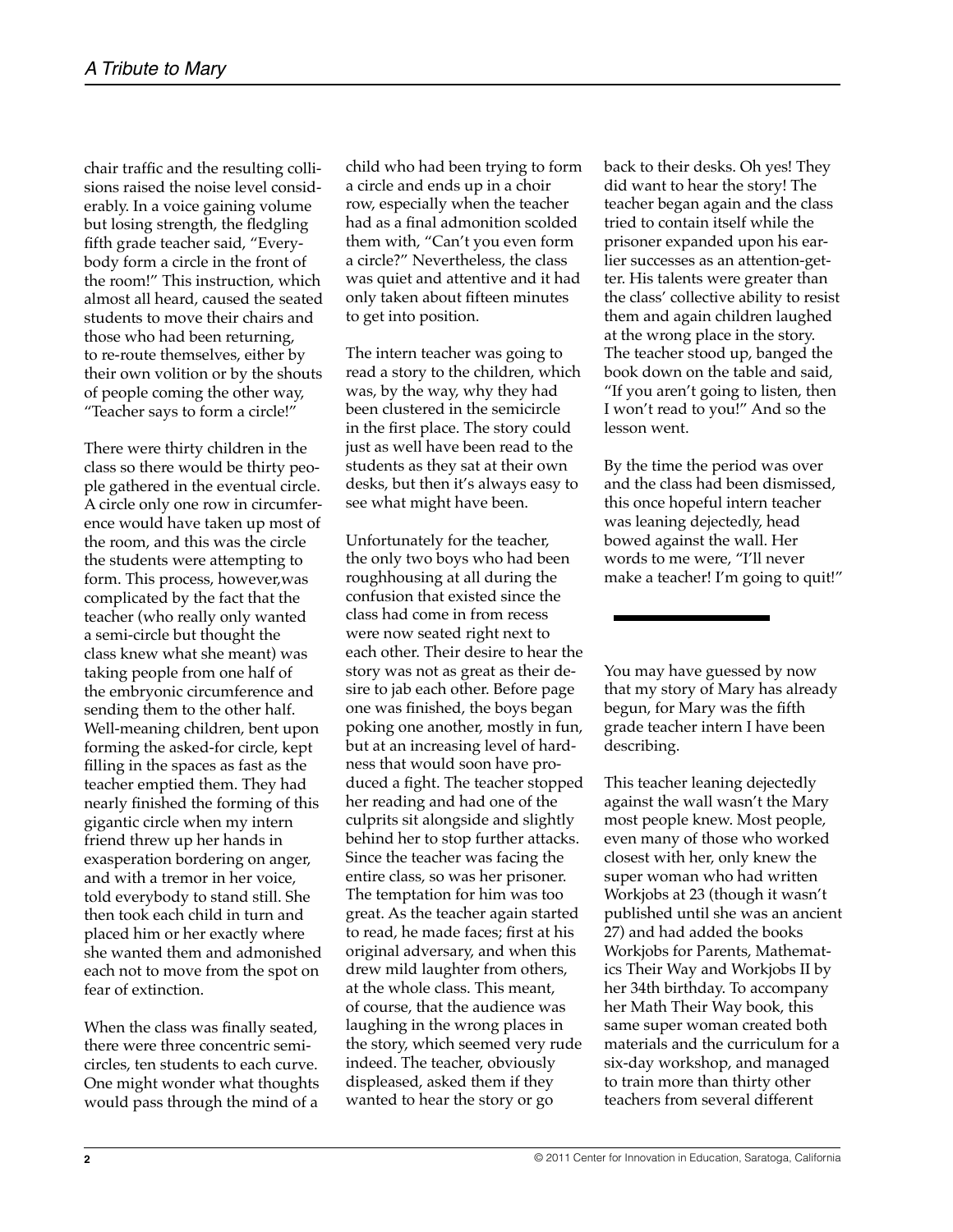states and Canada as instructors for the workshop. When she was just 31, Mary co-founded the Center for Innovation in Education. And, although she did not live to see it published, Mary's proudest accomplishment was the co-creating of the reading program that came to bear her name. Mary had done so much in so little time that people meeting her for the first time were surprised not to see a white-haired, little old lady.

Mary's accomplishments were and are impressive. It is through these accomplishments that you have come to know her. Equally useful to know, however, is what led to these accomplishments. I would like to share with you how the person whose first hour of teaching left her with eyes filled with tears wanting to quit, and whose supervising professor placed in her permanent file a letter stating, "Mary will never make a good classroom teacher …she is insensitive to the needs of her children…", could be the same person who would have had such an effect on all of our lives. We have all benefited from Mary's achievements. It is my hope in sharing her struggles as well, that we may all gain something equally as useful from Mary's life.

Mary and I met in the teaching internship program at the University of California at Berkeley. The purpose of the intern program was to train us as teachers in inner city or Chapter I elementary schools. The philosophy of the

intern program was that what was being taught in the schools wasn't helping inner city children learn. Therefore, we as interns were to try different approaches to learning until we found things that did help children learn. To ensure that we wouldn't simply fall back into traditional patterns of teaching, one of the criteria for our selection as interns was that none of us could have any prior education courses or training. Our



intern professors couldn't really offer us much help in what would work, but they definitely taught us what wouldn't work, which was anything already being used. They also taught us to believe that if a child wasn't learning, it was the fault of the materials being used and not that of the child. These teachings were and are the foundation of all the contributions Mary and I may have made in

education.

Mary was the last intern admitted to the program. One student who had been accepted as an intern and who had already begun attending our meetings had, at the last minute, been denied admittance to the overall graduate program at the University. Interns needed to be accepted as graduate students as well, so this student was dropped. Mary was the first

> person on the waiting list that our intern supervisors could contact who had not already made other commitments for her summer.

I was very pleased when Mary walked into our third meeting. I had already surveyed the other female interns and decided it was going to be a lonely year. (Life isn't all education, you know!) Mary was an attractive new addition who seemed at once serious and full of fun. Though she regarded me among other things, as a bit too cocky, she was willing to forgive my faults and count herself as my friend if I would promise always to keep in mind that she was semi-engaged to the boyfriend she had had for the past five years.

Since she was semi-engaged, I semi-promised. Besides, he was off in Colorado at Med school and didn't believe in writing letters to Mary or calling her on the phone.

We planned our lessons together, helped set up each other's classrooms, went out shopping and off to movies together, and did the other usual things friends do with and for one another. At one point,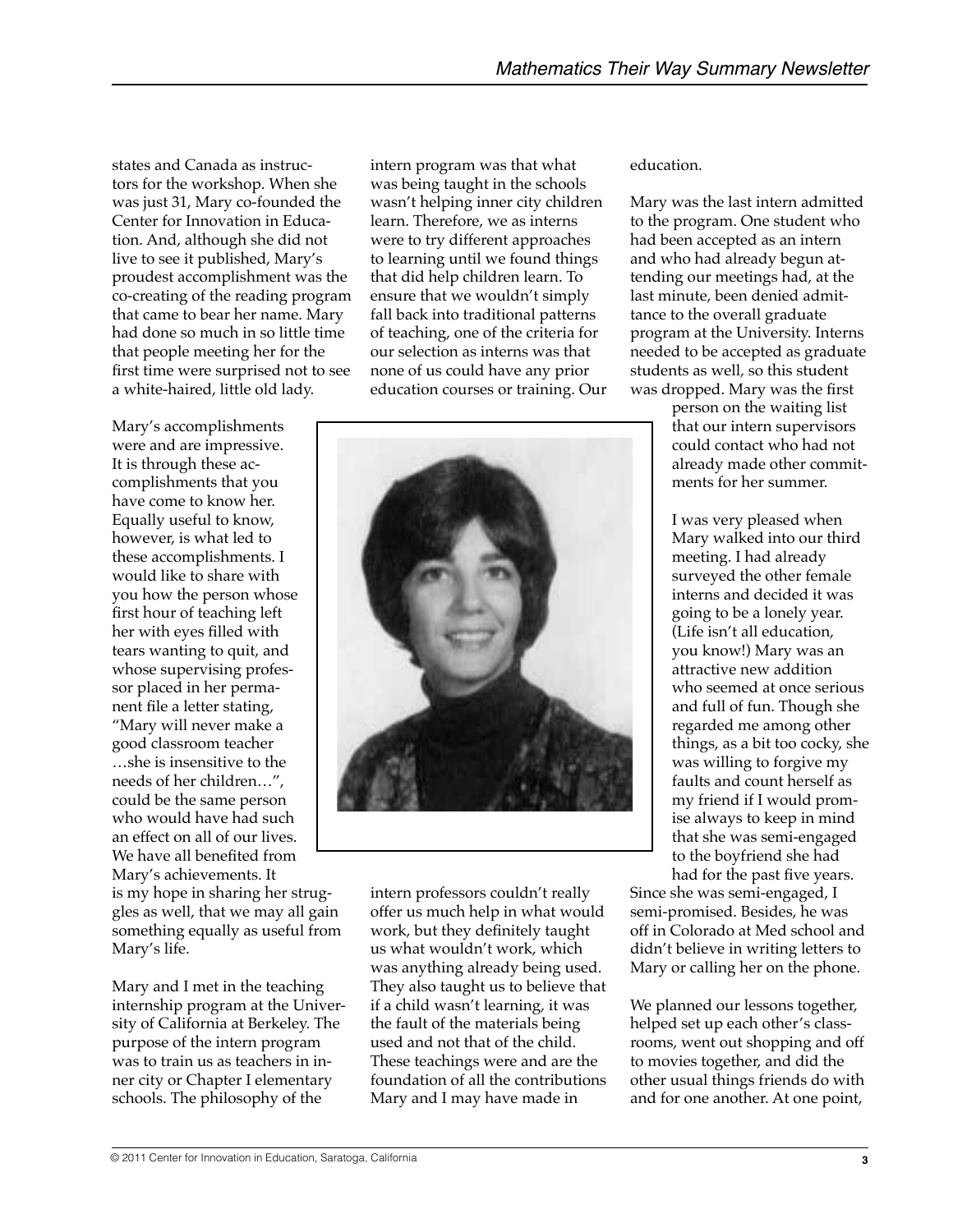as Mary's friend, she had me take her checkbook away from her. She was bouncing checks at an embarrassingly rapid rate and had first asked me to go to the bank for her and straighten things out. Among other things, what I discovered at the bank was that Mary wasn't using prenumbered checks and she also never numbered any of them on her own. This meant she had no way of knowing how many of the checks she had written had not yet been cashed. This "not knowing" was compounded by the fact that Mary often forgot to write down either to whom she had written the check or for how much. Mary thought the balance on the bank statement at the end of the month accurately reflected how much money she still had left in her account against which to write checks. She thought the bank somehow knew when she wrote a check and automatically deducted it from her balance right then. Mary's problems were additionally compounded by the fact that she could not, with any reasonable rate of accuracy, subtract one number from another. She didn't know many of her multiplication facts either, but that missing talent didn't affect her checkbook as much. Mary was flat out awful at arithmetic. She had so little patience with numbers, which didn't make sense to her anyway, that she simply gave me her checkbook and said, "Take care of it …I don't want to know how, just take care of it!" In the 12 years I knew Mary, she never was able to understand how a checkbook worked …so I always "Took care of it."

Mary's problem of check bouncing was made worse because she and a handful of other interns were making about half the money the

majority of us were being paid. As intern teachers we were assigned to regular classroom teaching positions for the school year. Since we were regarded as regular teachers, we received the same salary that would have been paid an ordinary teacher. A few interns who were judged by our supervisors as not having the full potential to make it on their own were not given their own classrooms. Instead, they were placed on fellowships and matched with other interns for experience in team teaching. This meant that in some cases, two interns were assigned to teach one class. One intern was on full salary. One earned about half the salary for identical work in the same room. Mary was picked to earn less.

The school to which Mary was assigned was Verde School in North Richmond. Only three of the twenty-six teachers on the Verde staff had been there long enough to be tenured. The vandalism cost for the year before, excluding burglary losses, had been in excess of \$75,000 (in 1966 dollars, this was equivalent to the beginning salaries of fifteen teachers). Of all the schools to which interns were assigned, this was the bleakest.

Mary had wanted to teach fifth grade but her team teaching assignment placed her in second. She was afraid of second graders because they were so little and they didn't know anything. She wanted to teach, though, and this was the only opening.

Mary had unbounding enthusiasm. She showed her love for her students and for teaching in the usual ways. She made games for her students which she hoped

would improve their learning but which usually didn't. She worked with them individually on her own time both at school and in their homes. She took them places after school and on weekends so they would have a chance to see more of the world than North Richmond represented. She even formed a Brownie troop for all the girls in the class, and among other things, took them camping overnight. I went along for the camping trip to act as male chaperone and bodyguard against things that go bump in the night. Many of Mary's bounced checks were a product of her trying to brighten the lives of her students.

About halfway through our first intern year, a kindergarten vacancy occurred at Verde School. The principal was impressed with Mary's enthusiasm and offered her the job. Mary was not content with team teaching and wanted to have her own classroom, with full responsibility. Actually, the kindergarten job meant two classrooms of her own, because at this point in California, kindergarten teachers taught both a morning and an afternoon session. Mary was afraid of teaching kindergarten because kindergarten children were really little and really didn't know anything! She wanted her own class, though, and this was the only opening that had presented itself.

Mary told our intern supervisor of the wonderful opportunity she had for her own classroom. He said he would not allow her to switch out of her team teaching situation. His reasons were that she was too weak a teacher and that he had gone to a lot of trouble to get the fellowships for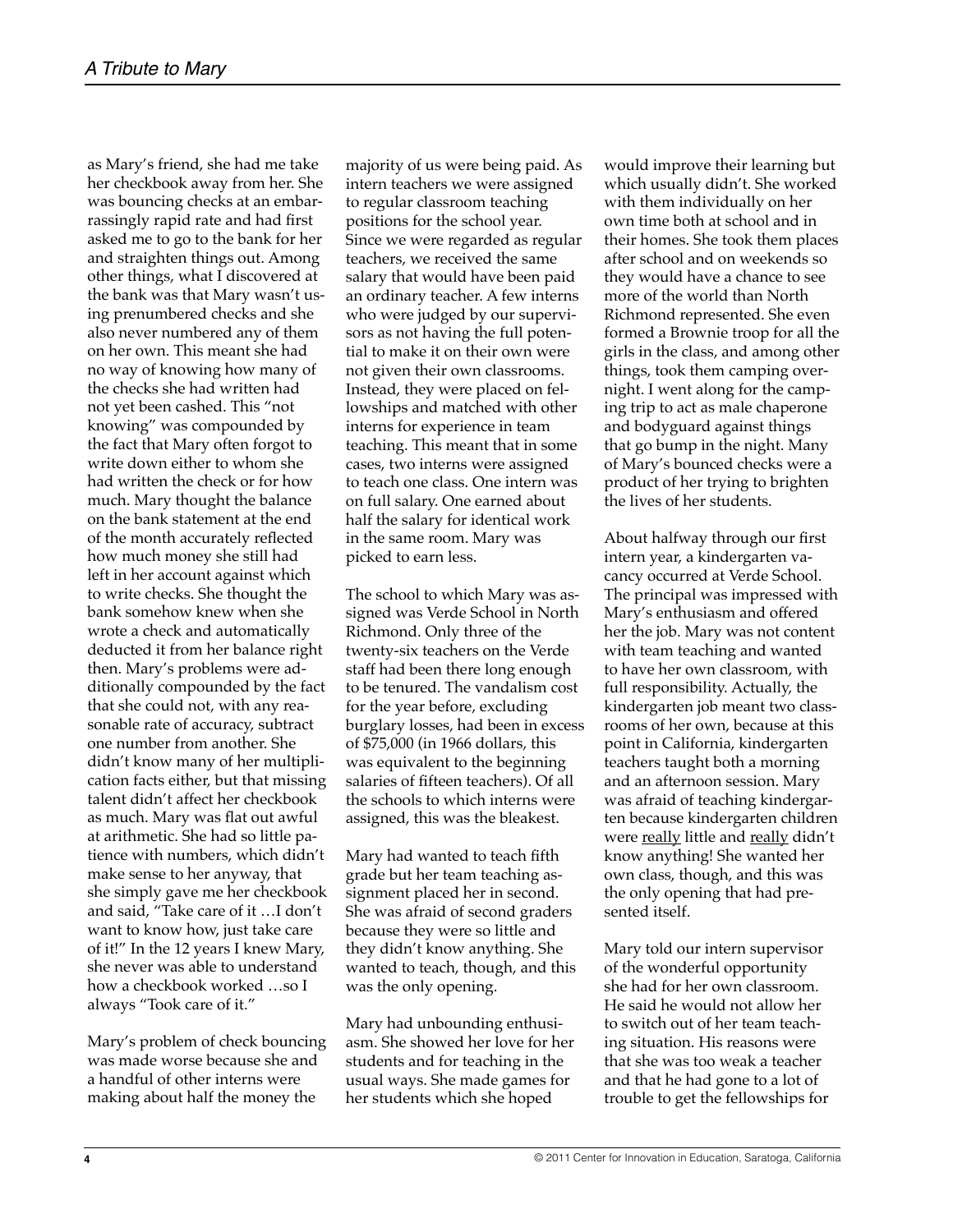the University and didn't want to have any of the fellowship funds go unused. Mary was heartbroken. She asked me to talk to him for her. When our supervisor and I finished our chat, Mary was a kindergarten teacher.

Mary had more than enough energy to handle two classrooms of kindergarten students. She had picnics and circuses and all kinds of excitement. She and I and one other intern once took all 60 of Mary's kindergarten students to a Saturday afternoon play. We used my fifth grade students to watch Mary's two classes of five year-olds. This meant 90 children and only three adults to follow the herd. We knew we had to be crazy to do something like that … but how much fun is good sense anyway?

Despite all her enthusiasm and circuses and picnics, Mary was very concerned at how little academic background she was providing her students. Many of her second graders hadn't been able to read or do much arithmetic, but Mary and her team teacher had been making learning games which they hoped would supplement the state-adopted texts. This approach had not been successful, but at least Mary felt she was doing something. In kindergarten there wasn't anything to supplement. The most constructive thing her students did was play house and play store.

By this time Mary's boyfriend, who still hadn't learned to write letters or use the phone, was quietly fading away. Even though Mary's parents still hadn't been told I even existed, we were spending most of our time to-

gether. The water polo team for which I sometimes played was to begin spring practice one night a week. The practices were about an hour's drive from Berkeley. Mary wanted to keep me company on the drive, but she was too restless a person to sit through the actual workouts. To pass the time, she decided to find an extension class at a site near my practices. She found a course to be given on the philosophy of some person we had never heard of, called "Piaget". This class was supposed to relate to early childhood education and its meeting site was right on the way to practice, so Mary enrolled.

As we drove back from my practices each week, Mary shared with me her excitement about her course. She was so enthused about Piaget and his beliefs that when my practice was switched to a different evening, we made the drive twice each week …once for practice and once for Piaget.

Mary had been looking for help or guidance in meeting the needs of her kindergartners. Learning what Piaget had to say about the developmental levels through which children passed made sense to her. The emphasis on learning through experience and through manipulating concrete objects appealed to her at once. This was how she learned best. But the course on Piaget was only theory. Mary wanted more than theory. She wanted something practical she could use on Monday morning. She wanted something that could help her students gain the academic background they did not now have.

After one of her Piaget class meet-

ings, Mary came to meet me with a sketch she had drawn as she had been listening to the lecture. She had thought of an activity that might help her students relate more concretely to the concept of size. She could hardly wait to get to the hardware store the next day to assemble her materials. That evening she carefully glued together and tested out her very first "Workjob". Since it was the first, it was always to be her favorite. She called it a "bolt board" for the obvious reason that it was made of bolts glued to a board. (Her bolt board is shown on page 30 of Workjobs.)

Before the glue had dried sufficiently, Mary whisked the board to school to try it on her students. The few who got to try it before all the bolts came loose loved it. Mary took it with her to her extension class. Her instructor was impressed with her inventiveness. He was even more impressed that she had translated the theory of his lectures into a practical classroom teaching device.

The bolt board opened a floodgate for Mary. If she could make up one activity, she could surely create more. If a student could do the bolt board, then what would be the next challenge to give the student? If there were students who could not do the bolt board. what kinds of experiences should they have passed through first? How could the board itself be made more challenging? What would happen if a student were blindfolded? Would that make the activity only slightly more difficult, or would it involve a different kind of learning altogether? What kinds of questions could she ask the students so that she could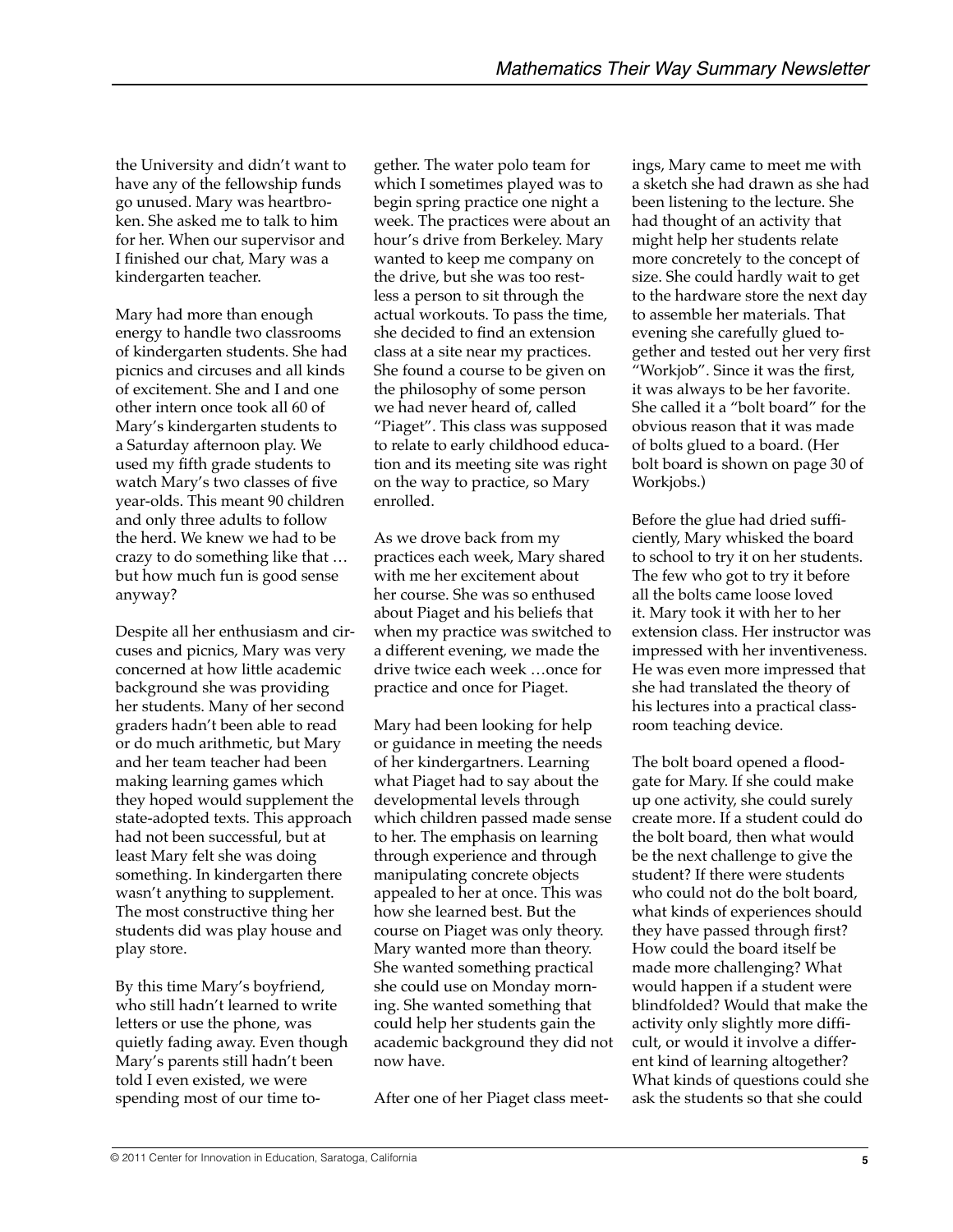find out what they were learning while they were doing the activity? Maybe asking questions could prompt them to learn even more!

Mary's evenings became filled with making. While I was sitting at my desk deciding what on earth I would teach for math or reading the next day, Mary was busy on the floor hammering or pasting or cutting away at something that, at the end of the evening, she would hold up and pronounce "done"!

She was receiving a constant flow of positive feedback, both from her own students through their new-found excitement about learning and from her extension instructor. Her two kindergarten classes a day became a decided advantage. With two classes, Mary could introduce a new activity twice in the same day and have double the feedback. She could change an activity from one class to the next if it hadn't gone well and have an immediate second chance to test it out. Each activity Mary created was always given to the children as the only test of its worthiness. If it helped a child learn, it was good. If it didn't, it was changed until it did or it was tossed aside. The time spent making an activity was never used as a basis for judging its worthiness, only its effectiveness in allowing children to learn.

Mary's enthusiasm for what she was doing was a pleasure to witness. Our intern professor, who was eventually to give her such a poor evaluation, continued to offer no positive response to all of her efforts, but the principal of Verde School gave Mary an "outstanding" in his evaluation of her. She was the only intern teacher to receive that high a rating from a principal.

Mary used her Easter vacation to journey to Colorado to break up with her old boyfriend. We were married in June.

Our summer was spent enjoying each other's company and busily readying ourselves for the next year's teaching. Mary continued making the activities that would in the coming year be given the name "Workjobs" by one of her students. At this point Mary was performing a role essentially the same as that acted out by thousands of creative, energetic teachers before and since. She was using her imagination to invent teaching activities to counteract the vast empty space left in the learning lives of children when textbooks are the only material provided as an educational tool. The children in her class, her school principal, her extension instructor, (and I, of course) were providing Mary a constant flow of feedback. However, others felt all the energy she was expending making things for her classroom was only a new teacher's enthusiasm and would soon burn itself out. All new teachers were enthusiastic and full of ideas, but their energy wore itself out in three years at the most. She had only to wait and see. Nevertheless, she kept on making and creating for the children in her classroom. If she only had three years, she might as well make the most of them.

Life is a series of turning points that we find much easier to identify in retrospect. One such turning point occurred for Mary at the beginning of her second year

of teaching. When she returned to school to ready her room for the fall, she found something called a K.E.L.P. kit in her classroom. Quick investigation revealed that the school district had purchased enough K.E.L.P. kits, at \$125.00 each (at a time when ice cream cones were still only 10¢), for every kindergarten classroom in the district. Mary's summation of the kit was that it was "Five dollars worth of junk in a dollar's worth of drawers!" I'm not exactly sure what K.E.L.P. stood for, but in Mary's mind it stood for a waste of money which was supposed to be spent to benefit children. Mary refused to use the kit. That in itself was not remarkable, for most of us have placed some never-tobe-used material provided us at district expense on some high shelf where it quietly gathers dust. Mary refused to play this game, however. This refusal marked the turning point.

Mary was so incensed at the waste of money the purchase of this kit represented, she called the district office and told the kindergarten supervisor she would not use it and wanted the district to return it to the publisher for a refund. Mary wasn't particularly brave. She definitely wasn't a tenured teacher. She wasn't well known in the district and certainly had nothing resembling political clout. All she had was the knowledge that her children could not defend themselves from such waste. If she didn't stand up for them and speak out for them, who would? To speak out was scary, but for Mary there was no other choice.

The district supervisor came out immediately. Upstarts had to be put in their place! But, fairness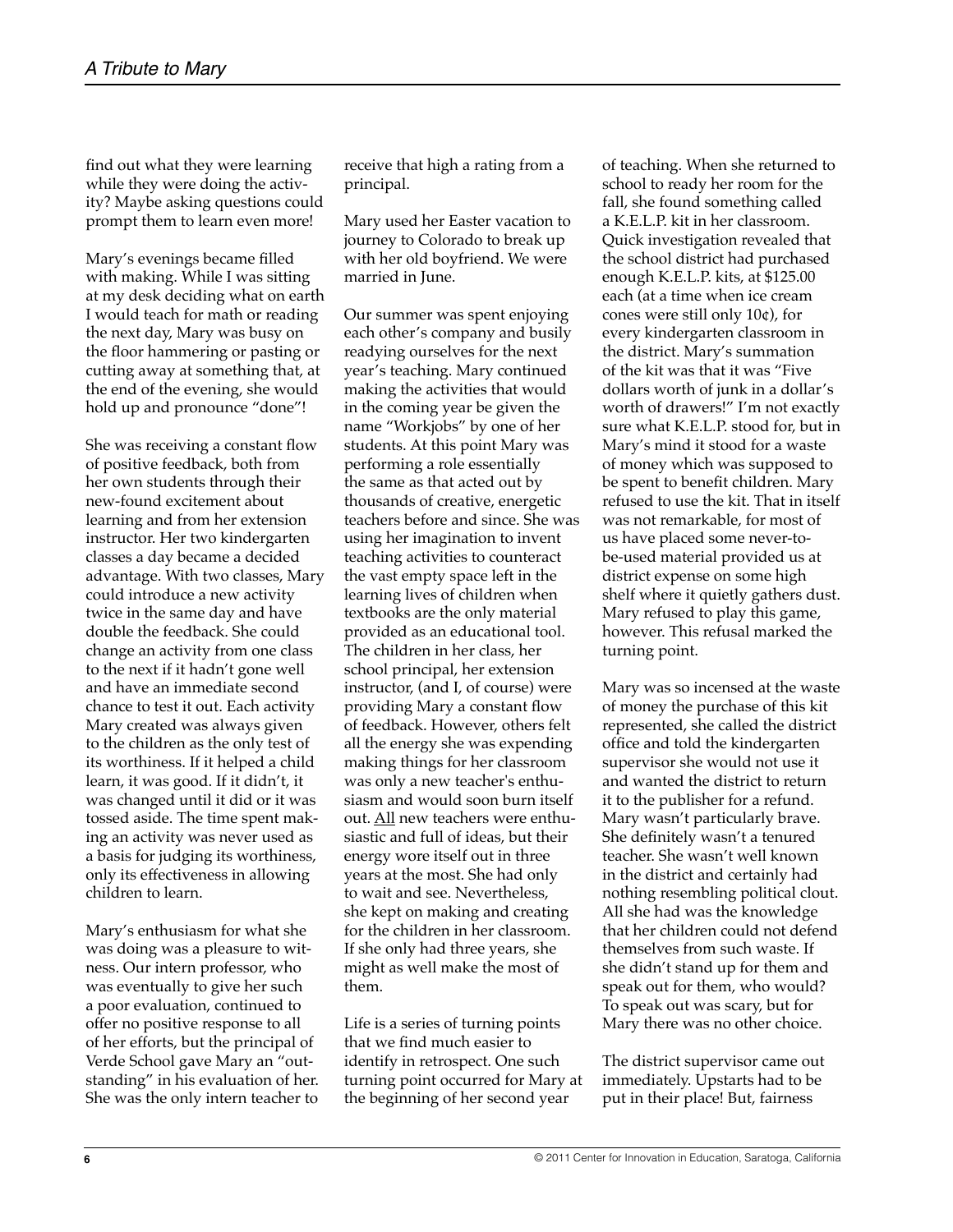was possible too, for the supervisor was willing to hear what Mary had to say against the kit. What Mary had to say did not impress the supervisor nearly as much as the wide array of hand-made educational games and activities that filled her classroom. The district had purchased the kits in the hope of giving teachers a tiny (though expensive) start in a direction Mary was clearly traveling at a rate far greater than the supervisor had even dreamed was possible. Mary's K.E.L.P. kit was taken back. But that wasn't the end of the supervisor's visit. She was so impressed with Mary's "Workjobs" that she sent as many people as she could to see Mary's classroom to share what Mary was creating. Mary's willingness to stand up in defense of her children had brought her something she hadn't expected. It had brought her recognition.

With this recognition came a steady flow of encouragement from the visitors to her classroom to share her creations more widely. The most common way suggested to share her ideas was to put them in a book. Mary had no concept that anyone outside the few visitors to her classroom really cared about her ideas. Her children loved them and learned with them and that was enough. But, as part of the master's degrees we were earning in the second year of our internship program, we had to write a thesis. Gentle prodding convinced Mary that she might at least write about her ideas for her master's thesis.

Mary cared very much about her students and their learning. She had only been a fair student in school and had never really

learned that much. She was diligent enough to struggle through, but much of school hadn't made sense to her at all. She had always needed to see or to manipulate to understand. School didn't allow the "seeing" or "manipulating" which Mary had since learned through studying Piaget was so important in developing understanding. Although she didn't think her ideas would interest anyone else at all, her desire to share with other teachers who might be interested, the ways she had found to make learning a more meaningful and more enjoyable experience for her own students, allowed Mary to be persuaded to at least submit her masters thesis to various publishers for their opinion.

Mary sent copies of "Workjobs" to every educational publishing house for which we could find an address. Every publisher dutifully sent the manuscript back with a very nice but very frustrating letter of rejection. Mary was not surprised that her manuscript was rejected, because she already believed her ideas weren't all that unique anyway. They were just little things she made to share with her children. Anyone could do that.

Barbara Beatty, a woman who worked for Addison-Wesley Publishing Company, had seen Mary's manuscript and thought it was special. Although Barbara couldn't convince Addison-Wesley to accept Mary's work, she did share her enthusiasm and optimism with Mary. Barbara told Mary to make a few specific changes and resubmit the manuscript. Mary continued to have no faith that anyone at all would care about her

ideas, but she also continued to be persuaded that if anyone might be interested, it was worth the effort for the children Workjobs might reach. So, she rewrote "Workjobs" and resubmitted it to Addison-Wesley. Again it was rejected. This time, however, they were willing to take parts of it and tack it onto a workbook series. Mary was antiworkbooks and anti-textbooks, so this offer was rejected at once. Barbara did not give up. She offered Mary more editorial suggestions and said, "Try again". With encouragement, persuasion and gentle pushing from those around her, Mary gave it one more try.

Persistence matched with good fortune is a winning combination. While Mary was revising her "Workjobs" manuscript for a third submission, there was a change in the structure of the publishing company. Addison-Wesley had begun as a small, innovative company and had become the third largest educational publishing house in the country. As they had grown in size they had also grown away from their innovative beginnings. To recapture some of their original spirit, the decision was made to create a small separate subdivision to be known as the "Innovative Division". It was just as the Innovative Division began their search for something "innovative" to publish that Barbara Beatty brought them Mary's third "Workjobs".

The head of the Innovative Division was Stuart Brewster. I don't know if Stuart and Mary liked each other at once or grew to care for one another, but each knew the other was a special person and it showed in their relationship. They treated each other more like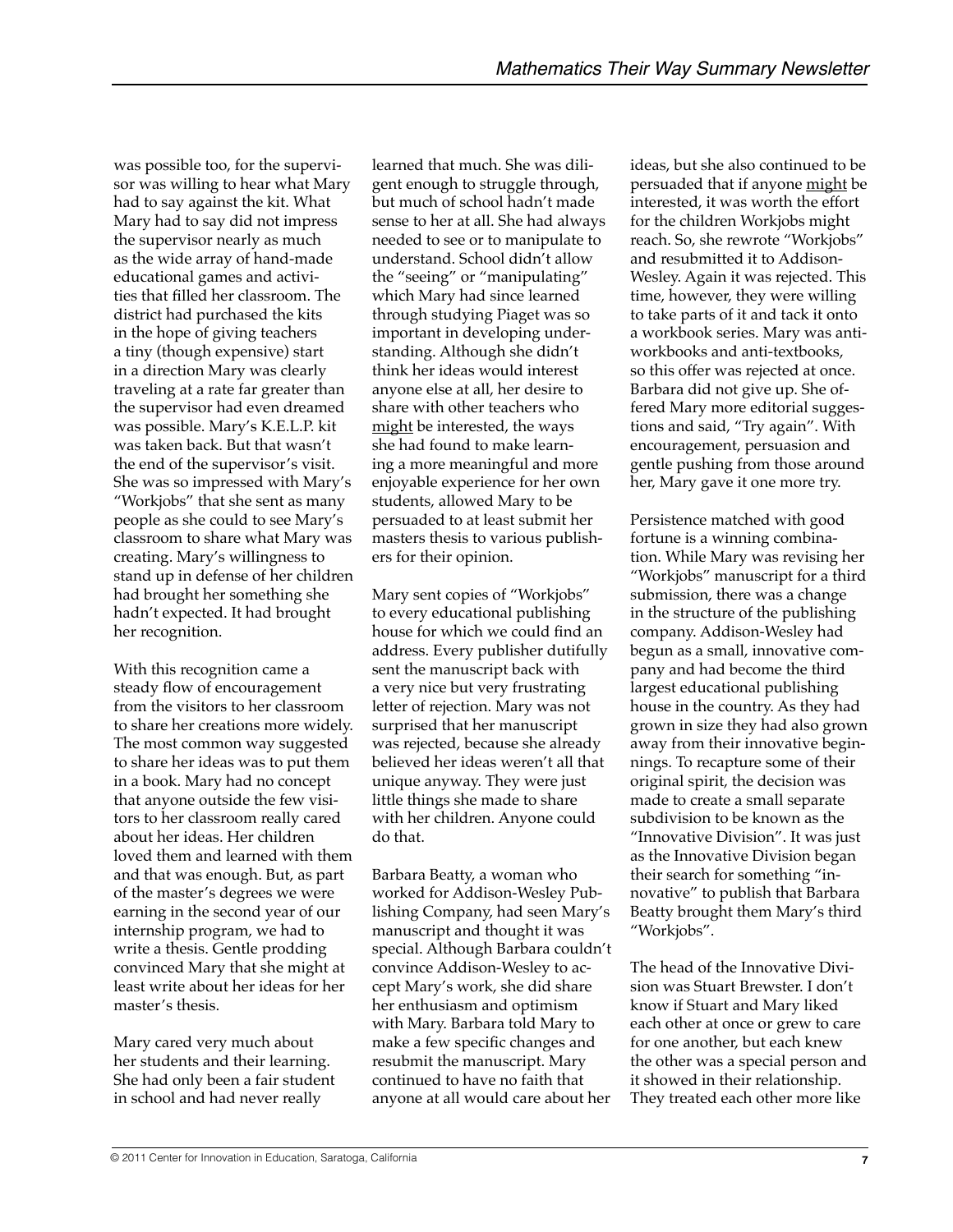father-daughter than publisherauthor. The respect they shared for one another was to be an important part of the process of creating Mary's books.

The Innovative Division had a small budget and very little staff. This new and as yet unnamed book, therefore, was to be subcontracted to the necessary photographers, editors, designer and so on. Mary had no belief that anyone would buy her book and absolutely no knowledge of how books were put together. She did know, however, that if her name was going to be on it, it had to reflect what she felt and no one else. This meant Mary wanted to be involved in every step of the publication process, even if it meant she would or could often be accused of being a "know-nothing" who was just in the way. Even though she had no experience, Stuart let her participate in the process as actively as she wanted. This meant, among other things, that Mary was allowed to stage all the pictures which were to become such a vital part of the book.

Addison-Wesley had hired a professional with years of experience to design the pages of the book. Mary saw the design and knew it was wrong. The pictures of the activities were the size of snapshots. Mary felt the teachers who bought the book would want the pictures to cover the full page. The sample questions for teachers to ask had been edited out. The designer said, "Teachers can make up their own questions. Sample questions are an insult." Mary knew teachers would need this assistance. The book was designed to be printed economically by eliminating much of the white or empty

space. Mary thought the pages needed to be less cluttered. Mary's battle with the designer was interesting to observe. Mary was truly convinced her book would sell zero copies. Mary also knew even more strongly what she felt was right. She knew if she were a teacher buying her book what design elements would make the book most helpful. She would not let the book be designed any other way.

Once an author signs a contract with a publisher, the manuscript belongs to the publisher. Stuart Brewster did not have to accept a single one of Mary's suggestions. The designer was convinced Mary was wrong and said so in no uncertain terms. Mary was only a kindergarten teacher, and not a very experienced one at that. But Stuart sided with Mary on every point, as he nearly always did, not because he had to, but because he believed in Mary and was willing to risk following her suggestions. He even accepted her title for this new book, though his comment was, "What kind of a name is that? No one will know what it means!" Workjobs was the result.

Once again Mary had taken an active stand for what she believed was right. This time her stand was for teachers. This stand, too, was a turning point. Without Mary's personal efforts, the ideas she had to share would have been buried in an unappealing little book of snapshots and small print. Instead, the concern for the need of her fellow teachers is reflected on every page and makes Workjobs one of the few books which is regarded as a classic in education.

Mary's relationship with Stuart

brought her another opportunity she really wasn't sure she was ready for. At that time in California there was a state-funded teacher inservice project called "Miller Math". It was named after the legislator who had introduced the bill in the State Senate. Miller Math represented an opportunity for selected elementary school teachers from all over the state to attend a two-week inservice training session on the use of manipulative materials for teaching elementary school mathematics. The selected teachers enjoyed an all expense paid, two week live-in workshop experience, and in addition, were given one hundred dollars worth of manipulative materials to take back with them to their classrooms. Stuart described Mary's creative approach to teaching to Leonard Warren, the director of the project. Leonard in turn dispatched Marilyn Burns, one of his staff members, to visit Mary's classroom. Marilyn was impressed enough to suggest to Leonard that he fly Mary to San Diego for an interview as a potential instructor. Neither Mary nor I had ever heard of Miller Math, so we decided Mary should go through the interview to learn more about it.

During the interview, Leonard asked Mary about her experience in using materials such as pattern blocks, geoboards, Unifix cubes, and so on. Mary had never used any of these materials, but she kept saying "Bob uses it… Bob uses it… Bob uses it…" until they felt required to ask her who "Bob" was.

Marilyn had been impressed with Mary as a classroom teacher and Leonard was impressed with Mary as a potential instructor but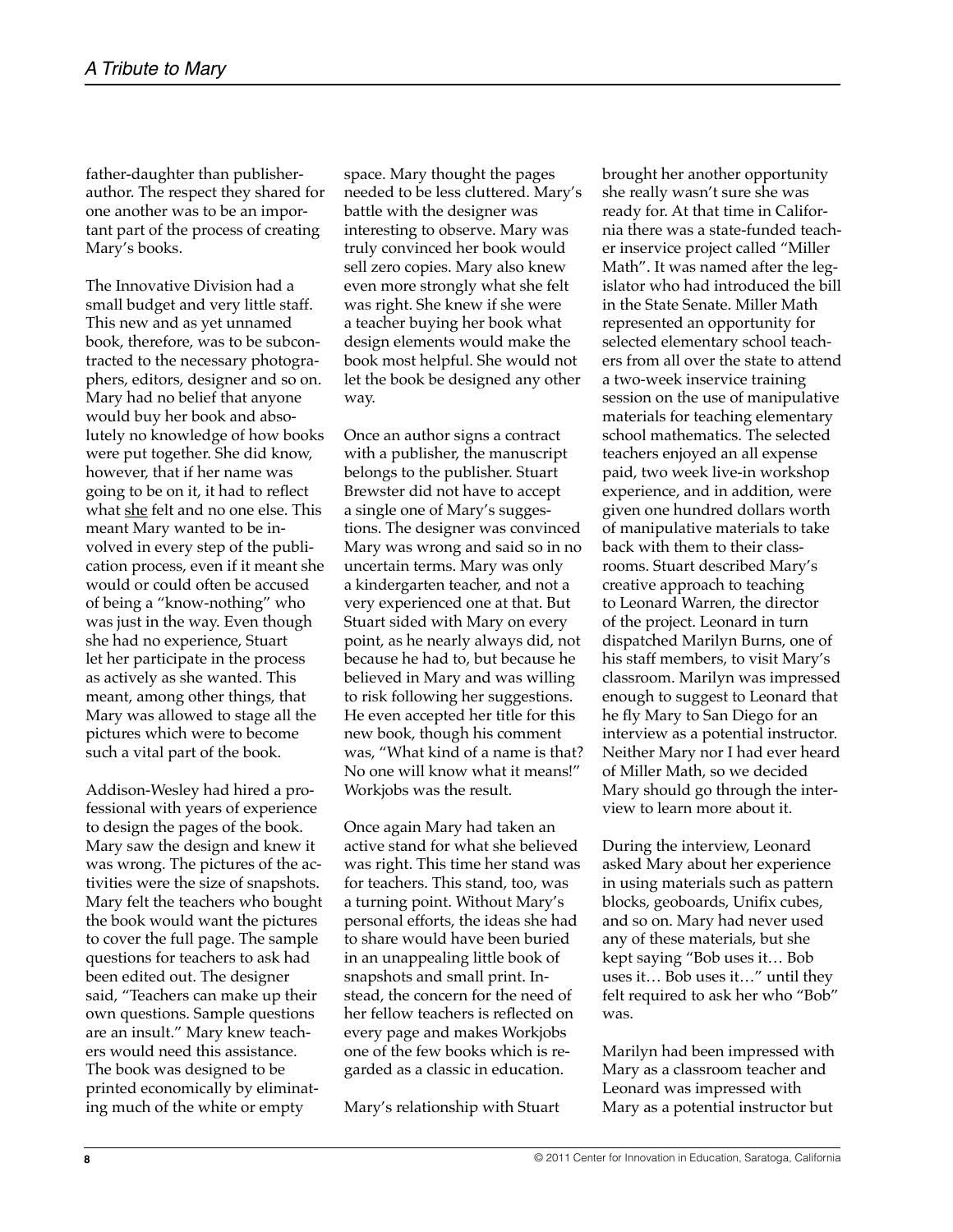Mary was panicked by the whole idea of teaching teachers. Her constant reference to "Bob" left the interviewers with the distinct and accurate impression that there was no way Mary was going to be an instructor for something she hadn't even taken as a student if she had to go alone. For some reason neither of us could clearly discern, they wanted Mary badly enough that they decided to take me as an instructor, too …without even going through the formality of sending anybody to look in my classroom.

Mary and I already had the hope that someday we would be able to share what we were learning in our own classrooms with other teachers. Our intern training had been instrumental in providing us the incentive to develop alternate methods of instruction which made the learning lives of our students more successful. We knew how many hours each evening and each weekend we had devoted to creating our own curriculum. We knew, too, that many of our fellow teachers shared the desire to teach differently, but simply did not have the time available to them that we did to invent alternative approaches. We wanted to share what we had learned with them so they could benefit from our experiences without having to pay the same price in time and energy. We hadn't expected to have an opportunity to share so quickly. Collectively, we were pleased and excited to be given the chance to instruct …though for Mary the pleasure and excitement existed more in theory than in reality.

The closer our summer instructing assignment came, the more truly fearful Mary became. In the

time since she had taken Workjobs to Addison-Wesley, we had changed schools and districts and Mary was now teaching first grade. At each successive grade switch, from fifth to second to kindergarten and then finally to first, Mary was concerned about how her new students would be to teach. Now she was going to teach adults. Adults were much too big! They knew too much! She would even be expected to teach fifth and sixth grade teachers, not just kindergarten and first grade teachers like herself. She couldn't subtract, she couldn't multiply, she couldn't divide either, but that followed from the rest. She hadn't even used any of the materials she was supposed to teach about. She'd seen my sets of pattern blocks, and my geoboards, and so on, but all she did in her class was Workjobs. Workjobs wasn't out as a book yet, so no one would know what she was talking about when she tried to explain what she did. On top of all that, the leader of the instructional team with whom she would be working had let Mary know that she (the lead instructor) was not at all excited about having a member of the team who was, in effect, a trainee. It was made clear to Mary that she couldn't turn to the leader for help if she got in trouble. Mary simply had to pull her own weight.

With this as background, it's easy to see why Mary spent a good part of each night of the first two-week workshop in tears. She knew she was awful in math. She knew she didn't have any idea what she could possibly teach the next day. But, she knew, too, that she really wanted to share with her fellow kindergarten and first grade teachers those activities she had created

that made learning fun and exciting for children. Mary often felt like quitting, because she felt so ignorant and out of place. But she also believed that what she had to share with teachers might make it so that their children didn't end up feeling about themselves as Mary had been made to feel about herself as a student.

So, through her tears and anxiety, Mary doggedly worked at planning her lessons. Because she had no background in mathematics, planning each new lesson took hours. Before Mary could develop a lesson , say with pattern blocks, she had first to become a child again and learn with the material herself. My contribution was to sit with Mary each night and guide her through the learning experiences she needed to understand enough mathematics to share with the Miller Math participants the next day. My reward was watching Mary fall in love with mathematics and all its wonderful patterns as she passed, childlike, through all the learning experiences we shared together each evening.

I guided Mary through the experiences she needed to understand the secrets the materials had to share with her. I did not plan lessons for her, however. Once she understood what the materials offered, the same stream of inventiveness that had created Workjobs created an endless variety of child-like, child-centered activities to go with each new material encountered. Mary had always needed the presence of some form of concrete representation in her learning. In her own schooling, real objects weren't a part of her environment. Now they were. This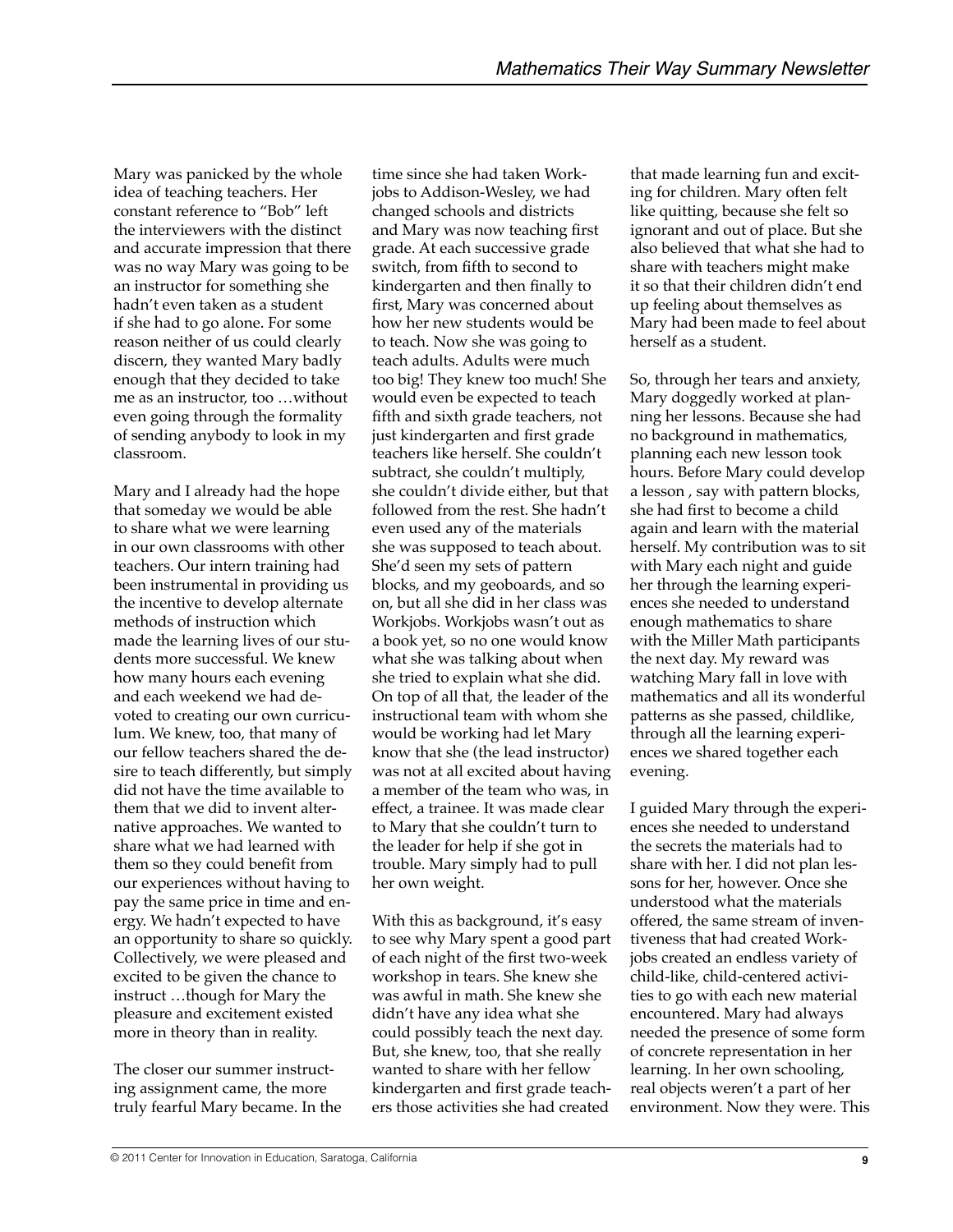meant that Mary as a teacher had been allowed to find the key to her own learning that had eluded her as a student. All the activities she created reflected both her own thrill at discovering all there was to learn that she'd never learned before, and her personal conviction that children now should be allowed to learn in "Their Way".

The fears Mary faced as an inservice instructor did not end as a result of the experience she gained with Miller Math. Each new workshop she gave or speaking engagement she accepted brought with it a new rush of doubt about why anyone would want to hear her say anything. She once persuaded a math conference in Virginia for which she had agreed to provide a keynote address that what they really wanted was to split their audience and have two addresses: one for primary and one for intermediate. The intermediate address was, of course, to be given by me. Mary was afraid to go to Virginia and face all those people alone. Mary's desire to share always outweighed her corresponding fear that no one would care what she had to say. There was one unique experience, however, that caused Mary finally to learn that people really did care.

Mary had flown to San Diego to make a presentation at an early childhood conference on the reading program we had both been developing. When she found there were 400 teachers scheduled to attend her talk the next day and not the 50 she had expected, she asked me to fly down and help her with the presentation. My "help" would consist of running the slide projector. This was the first time Mary was to speak at a conference that wasn't strictly a math conference. The 400 people in the room weren't there to hear Mary. The main speaker was an elderly woman who apparently had written many books on early childhood education. Mary and two other speakers were simply the follow-up acts. Mary's name was on the program, but not the name of the only book she had written at that time. When the main speaker had finished her talk, Mary was introduced. The introduction went as follows: "Our next speaker is Mary Baratta-Lorton …Author of Workjobs". From the 400 people, as if they were one, came a low, beautiful, loving, "oooooooh!" It sent chills up my spine and brought quickly hidden tears to my eyes. Mary rose, visibly affected. She smiled and said "I feel I'm among friends". She was …and always had been. The struggle was worth it!

There's more to Mary's story, but the message is the same. Each new choice to be made brought with it fear and anxiety. But each new choice was prompted by her clear desire to make learning more meaningful for her children and to share what she had discovered about this learning with those of her fellow teachers who might care to hear. The Miller Mathematics model of inservice was an excellent one, but there was no structure established for providing teachers support throughout the year as they struggled to implement the ideas from the summer in their classrooms. Mary believed strongly enough in the need for providing this continued support that she broke away from the security of the Miller Math model, co-founded the Center for Innovation in Education, and began

giving inservice workshops of her own …with the follow-up support she believed to be necessary. Mary wrote Mathematics Their Way, the most difficult and draining project she ever undertook, because she wanted to share with teachers what she had learned about mathematics through the pain of her Miller Math teaching experience and the joy of implementing her new-found knowledge in her own classroom. The newsletters and materials, which she made available through the Center, were a product of taking responsibility for the teachers who used her books, just as she took responsibility for the children in her own classroom. Workjobs II is a classic example of the wonderful mixture of craziness and love that was Mary. The book would have been enough, but Mary organized the gathering and assembling of all the materials used to make all the activities and placed them in a kit, which she made available to anyone who did not have the time to do his or her own gathering. The reading program which bears her name was her longest-running project. Begun in 1972 and (except for the manual) finished in 1976, Mary regarded the reading program as the greatest contribution she had made to the learning lives of her students. This struggle, too, was worth it.

There is much more that Mary would have done with her life … but nothing she would have undone.

Struggle was part of Mary's existence, but there was more joy to her life than struggle. The importance of remembering the struggles now is so we don't make the mistake of setting her apart